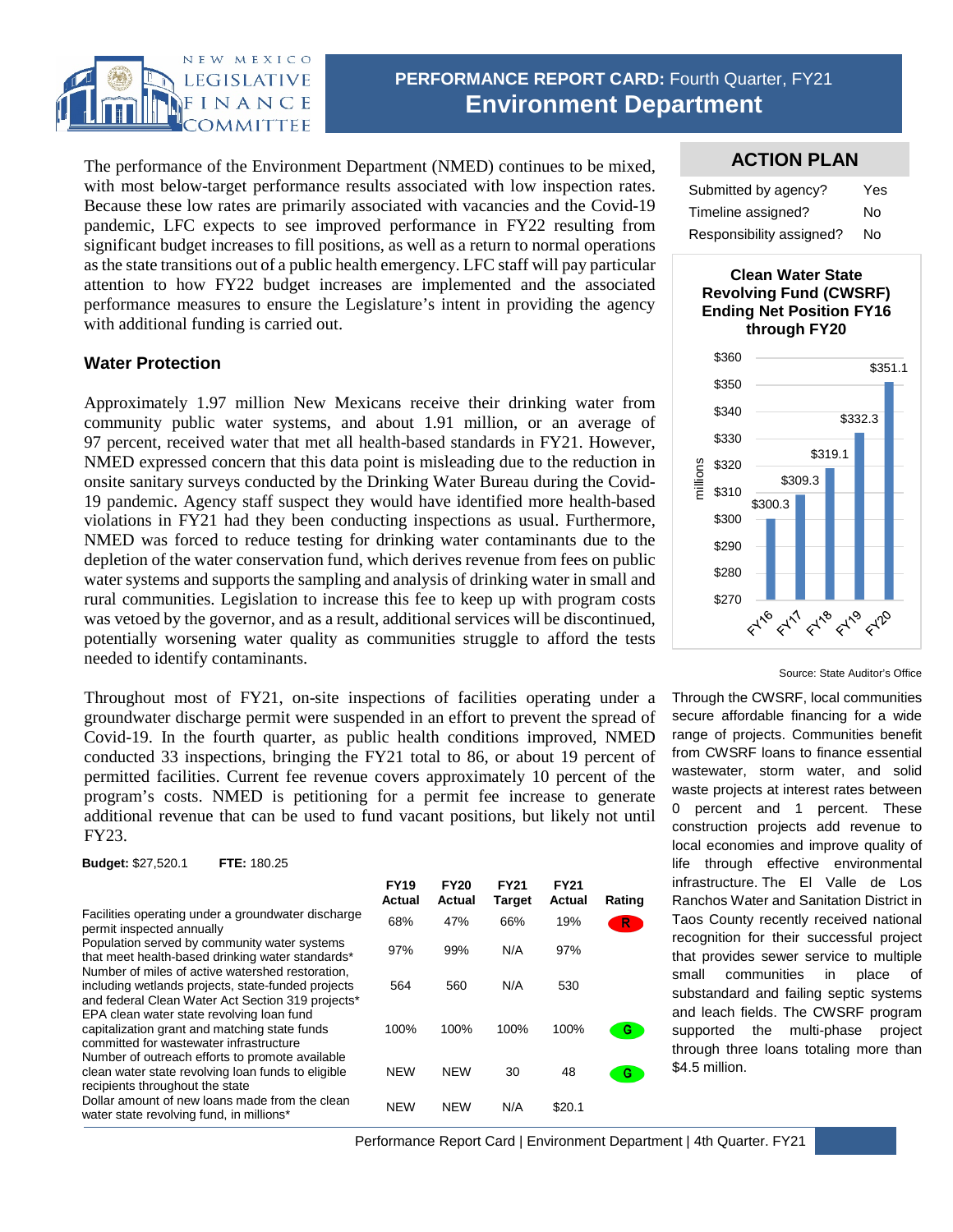

A brownfield is a property whose expansion, redevelopment, or reuse may be complicated by the presence or potential presence of a hazardous substance, pollutant, or contaminant.

Source: Environmental Council of the States

The Petroleum Storage Tank Bureau is increasing outreach and assistance to the regulated community to help improve compliance with regulatory requirements for underground storage tanks. Staff report that tank owners may still be learning about new regulations that were passed in 2018.

There are an estimated 905 leaking petroleum storage tanks throughout New Mexico that require and are in various stages of corrective action and are potentially eligible for reimbursement from the corrective action fund. The program currently has \$7 million worth of proposed cleanup work.

**Program Rating**

\*Measure is classified as explanatory and does not have a target.

#### **Resource Protection**

There are 3,025 underground storage tank systems at 1,149 regulated facilities across the state, of which 95 have outstanding violations that can threaten groundwater. In the fourth quarter, nine facilities cleared significant violations, achieving an annual average of 90 percent compliance. However, a very small number of facilities are actually being inspected. Due to the Covid-19 pandemic, inspections in FY21 were a small fraction of what they were in FY20. This issue resulted in a mediocre performance rating on the compliance measure despite the program meeting its target.

Y

G

Nine solid waste or medical facilities were inspected in the fourth quarter of FY21, and one transfer station was cited for three substantial violations. The Solid Waste Bureau recently filled 2 FTE, which is expected to increase the number of inspections in FY22. In FY21, there were 75 large quantity hazardous waste generators (LQGs) in the state, 23 of which were inspected; over the course of the year, only two were found to be in compliance with permit requirements. Although this is an explanatory measure and does not have a target, a rating was included to flag the low number of inspections. The FY22 general fund appropriation to NMED includes an increase of \$200 thousand to fill inspector vacancies in this program. In the next fiscal year, LFC will monitor whether this investment coincides with an increase in inspections.

| <b>Budget: \$15,275.9</b> | <b>FTE: 139.25</b> |
|---------------------------|--------------------|
|---------------------------|--------------------|

|                                                                                                                                                                | <b>FY19</b><br><b>Actual</b> | <b>FY20</b><br>Actual | <b>FY21</b><br><b>Target</b> | <b>FY21</b><br><b>Actual</b> | Rating |
|----------------------------------------------------------------------------------------------------------------------------------------------------------------|------------------------------|-----------------------|------------------------------|------------------------------|--------|
| Large quantity hazardous waste generators<br>inspected and in compliance, cumulatively                                                                         | 39%                          | 25%                   | $N/A^*$                      | 8.7%                         | R      |
| Underground storage tank facilities compliant with<br>release prevention and release detection<br>requirements                                                 | 86%                          | 83%                   | 90%                          | 90%                          |        |
| Solid waste facilities and infectious waste<br>generators not in compliance with solid waste rules<br>Percent of obligated corrective action funds<br>expended | 5%                           | 5%                    | 5%                           | 7%                           |        |
|                                                                                                                                                                | 14%                          | 10%                   | $N/A^*$                      | 18%                          |        |
| <b>Program Rating</b>                                                                                                                                          |                              |                       |                              |                              |        |

\*Measure is classified as explanatory and does not have a target.

#### **Environmental Protection**

The Environmental Protection Division, through its Food Program and Occupational Health and Safety Bureau (OHSB), was heavily involved in managing the Covid-19 public health emergency in FY21. The Food Program is responsible for protecting employees, consumers, and the public from adverse health and safety conditions in food establishments, and thus enforces statewide restrictions on indoor dining per public health orders and provides guidance to food establishments on safely operating during the pandemic. OHSB is responsible for protecting employees of private industry and state, county, and city governments from workplace hazards. As a result, OHSB led the majority of the state's rapid responses, which ensure